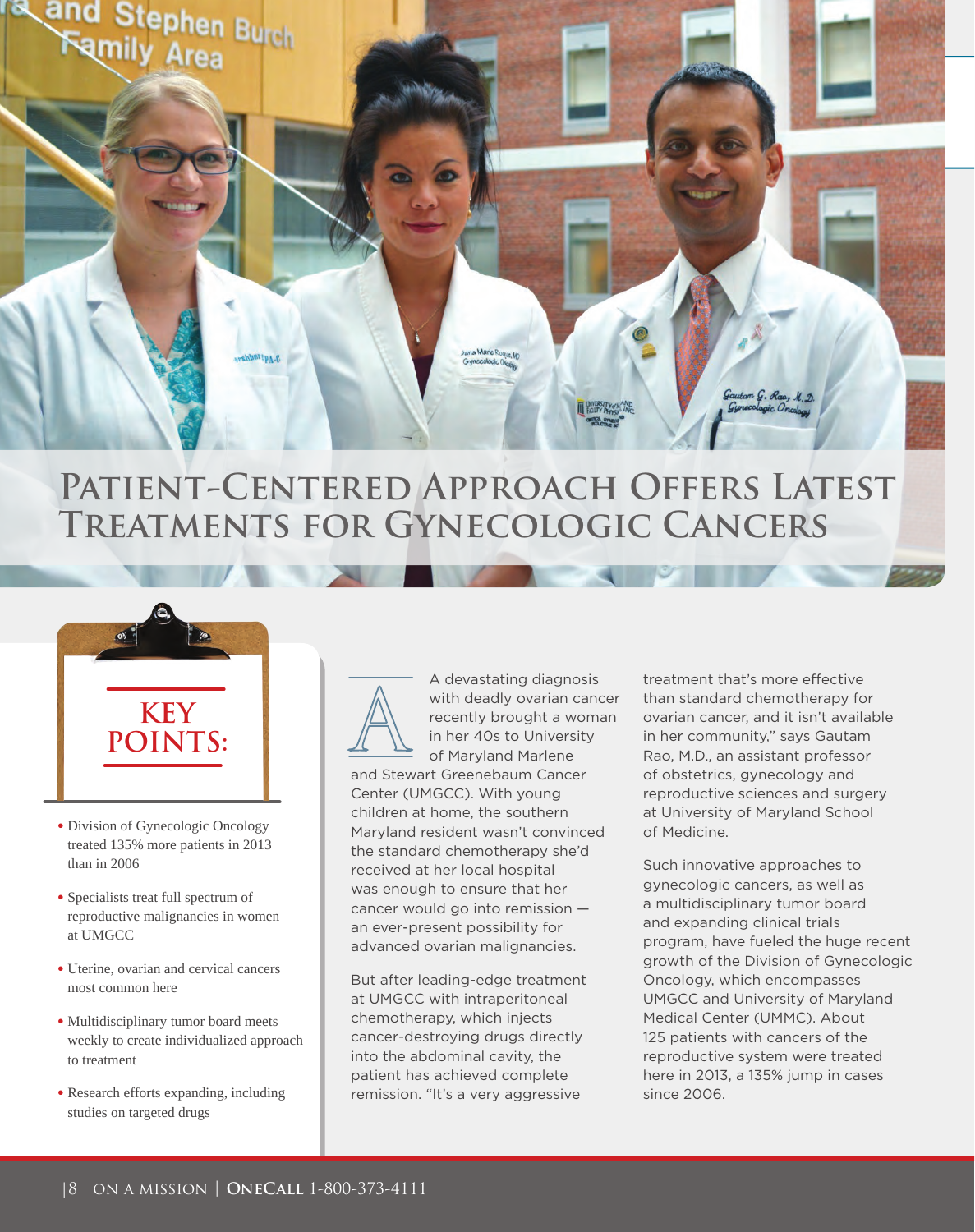THE GYNECOLOGIC ONCOLOGY TEAM includes: Jill Hershberger, PA-C, Dana Roque, M.D., and Gautam Rao, M.D.

### **UTERINE CANCER INCREASING**

A multidisciplinary gynecologic oncology team that includes oncologists, radiologists, pathologists, nurse practitioners, genetic counselors, social workers, dieticians and others evaluates and treats the full spectrum of gynecologic malignancies. Uterine cancer is most often seen at UMGCC, followed by ovarian and cervical cancers, Dr. Rao explains.

But the team also tackles vaginal and vulvar cancers, along with suspected or pre-invasive cases of all of these conditions. Additionally, screening and surveillance programs are offered for women at risk of ovarian, uterine or cervical cancer and women with abnormal Pap tests and ovarian cysts or masses.

Uterine cancer — diagnosed in nearly 53,000 women in the United States each year, according to the American Cancer Society — is becoming more prevalent nationally as well as in the Baltimore region largely because of the obesity epidemic, explains Dana Roque, M.D., assistant professor of obstetrics, gynecology and reproductive sciences at the University of Maryland School of Medicine.

About two-thirds of Americans are either overweight or obese, according to national statistics, and the risk of uterine cancer is higher in those with more fat cells, which serve to store cancer-fueling estrogen.

"We treat many patients with advanced ovarian cancer, since we lack adequate screening tests for early detection," says Dr. Roque, who came to UMMC last summer. "While survival rates have improved since the "Each case is discussed to formulate an individualized treatment plan, and we develop an understanding of other aspects such as a patient's barriers to accessing care."

- Dana Roque, M.D.

1970s due to novel chemotherapeutic strategies, it's unfortunately often a disease that continues to present at stage III or IV."

 $\epsilon$ 

Dr. Rao notes that Baltimore's large underserved patient population contributes to a higher-than-normal prevalence of cervical cancer because many women in this group don't receive regular screenings.

### **TUMOR BOARD INDIVIDUALIZES TREATMENT**

A multidisciplinary tumor board comprised of a variety of gynecologic oncology specialists review patients' cases each week, Dr. Rao says. Notably, this comprehensive approach doesn't include just the medical facts pertaining to each patient.

"Each case is discussed to formulate an individualized treatment plan, and we develop an understanding of other aspects such as a patient's barriers to accessing care," Dr. Roque says. "We also review concurrent medical problems that might contribute to our particular treatment approach."

That same comprehensive approach extends to Drs. Rao and Roque's participation in both surgery and chemotherapy for their patients who undergo both types of treatments. In many hospitals, different specialists hand off these tasks, but UMMC offers greater continuity, which patients find comforting. "It's a strength that ultimately adds to their care," Dr. Roque says.

UMMC offers a full spectrum of treatments for gynecologic cancers, ranging from radical and minimally invasive surgeries; reconstructive and fertility-sparing surgery, when appropriate; chemotherapy; various types of internal and external radiation therapies; and evaluation and treatment for patients at high genetic risk of gynecologic malignancies.

Leading-edge treatments available here that often can't be found in other centers include intraperitoneal chemotherapy for ovarian cancer along with targeted drugs for ovarian malignancies. These newer drugs attack specific molecules expressed by ovarian tumors, avoiding bothersome side effects from conventional chemotherapy, which kills healthy cells along with diseased cells.

But that doesn't mean patients from outside the immediate area can't benefit from UMMC's expertise.

| cont'd p15